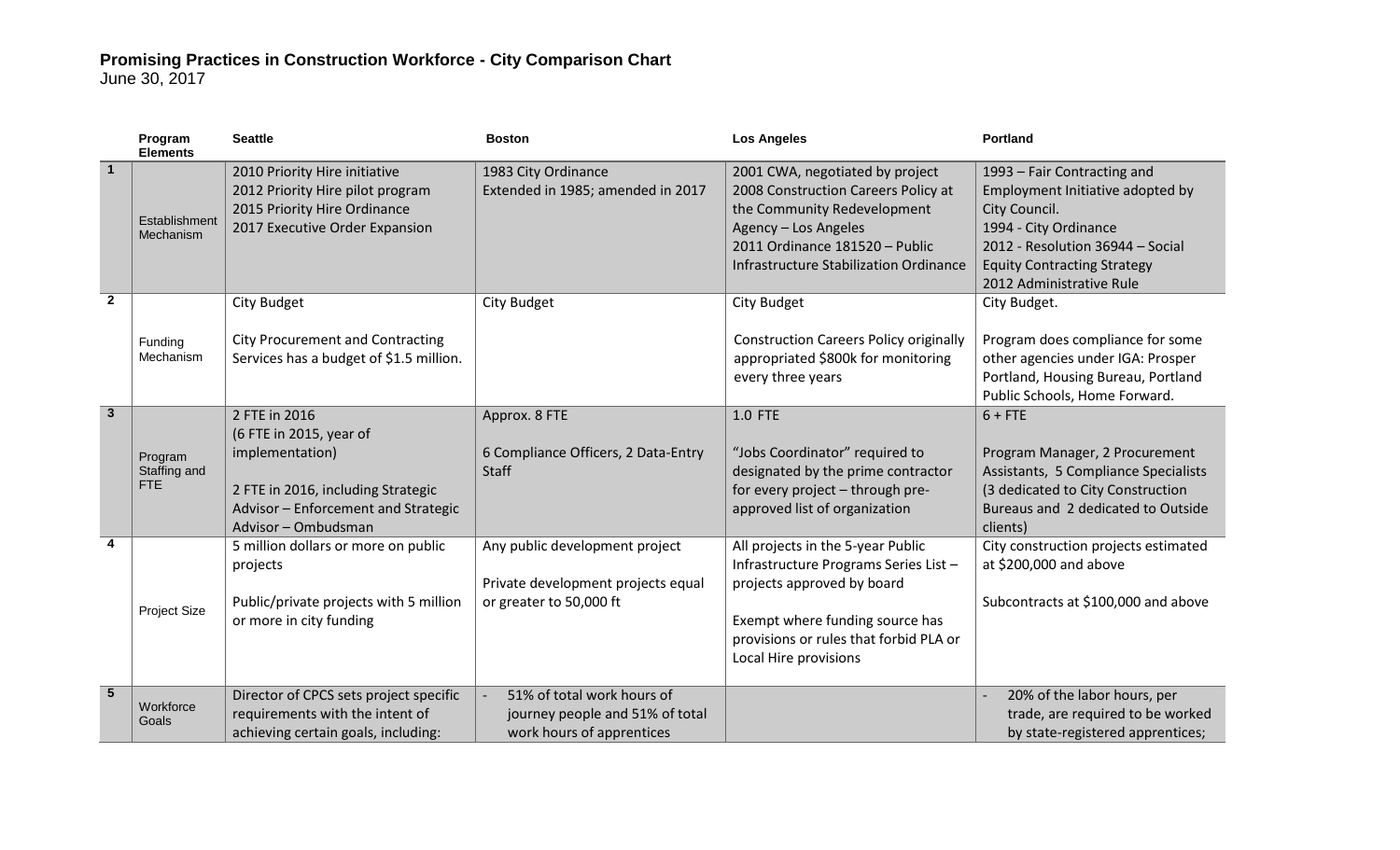**Promising Practices in Construction Workforce - City Comparison Chart** June 30, 2017

|                 |                       | 20% Labor Hours performed<br>annually by Priority Workers<br>15% - 20% of the contract Labor<br>Hours performed by Apprentices.<br>Aspirational goals for women and<br>people of color set by CPCS for<br>each CWA project.                      | in each trade must go to Boston<br>residents.<br>40% journey people<br>40% of apprentices in each<br>trade must go to people of color<br>12% of the total work hours of<br>journey people and 12% of the<br>total work hours of apprentices<br>in each trade must go to women |                                                                                             | Goal is 18% minority and 9%<br>female for apprentices and<br>journey-workers.<br>Goals can vary by project if they<br>have a CBA or other agreement.<br>diversity/community<br>involvement.                            |
|-----------------|-----------------------|--------------------------------------------------------------------------------------------------------------------------------------------------------------------------------------------------------------------------------------------------|-------------------------------------------------------------------------------------------------------------------------------------------------------------------------------------------------------------------------------------------------------------------------------|---------------------------------------------------------------------------------------------|------------------------------------------------------------------------------------------------------------------------------------------------------------------------------------------------------------------------|
| $6\phantom{1}6$ | Actual<br>Utilization | 2016 Report for 7 CWA Projects:<br>Workers from economically<br>distressed zipcodes: 21%<br>All female workers: 26%<br>All workers of color: 12%<br>Apprentices: 15%<br>Female Apprentices: 32%<br>Apprentices of color: 47%                     | Report of the 185 projects in 2016:<br>155 public and 30 private:<br><b>Boston Residents: 29%</b><br>People of color: 32%<br>Female: 6%                                                                                                                                       |                                                                                             | Report of the 22 City projects<br>awarded in FY 16-17:<br>Apprentice: 21%<br>Minority workers: 29%<br>Female: 10%<br>Report of the 38 City projects<br>awarded in FY 15-16:<br>Minority workers: 17.1%<br>Female: 5.7% |
| $\overline{7}$  | Data<br>Transparency  | Extensive information on workforce<br>diversity on CWA projects. Each CWA<br>project has an individual Workforce<br>Diversity report. Annual Report<br>includes reports disaggregated and<br>aggregated data tables.<br>Reports are run monthly. | Extensive information on web site,<br>with real-time searchable<br>disaggregated data reported on line<br>by project and by contractor/sub-<br>contractor.                                                                                                                    |                                                                                             | Annual reports on web site with<br>some good disaggregation of data,<br>but no overall analysis.                                                                                                                       |
| 8               | Oversight<br>Method   | The Department of Finance and<br>Administrative Services(FAS) through<br><b>City Purchasing and Contracting</b><br>Services (CPCS) sets project goals and<br>monitors progress.                                                                  | <b>Boston Residents Jobs Policy</b><br>(BRJP) office and the Boston Planning<br>and Development Agency (BPDA)                                                                                                                                                                 | Community Advisory Group-<br>appointed by CRA/LA Chief Exec Off.<br>Made up of reps of CBOs | Staff works with prime to get prime<br>and subs to be in compliance.<br>Encourages them to reach out to<br>agencies for diverse workers and post<br>jobs with WorkSource.                                              |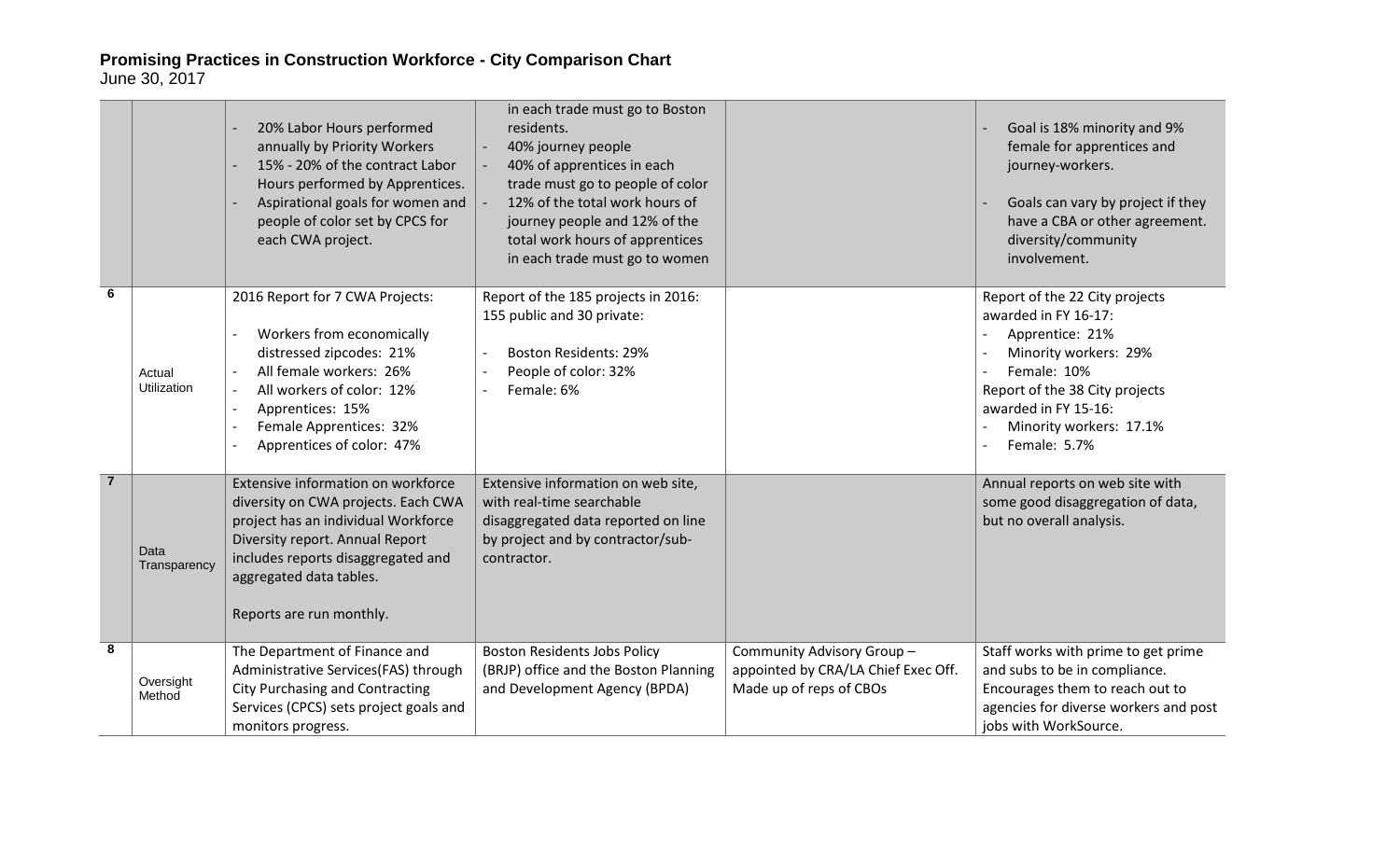## **Promising Practices in Construction Workforce - City Comparison Chart** June 30, 2017

|    |                                          | The Priority Hire Advisory<br>Committee, appointed by the mayor,<br>also monitors goals, analyzes data,<br>and advises the Director of FAS. | both monitor projects in the City of<br>Boston.<br>All projects being monitored by BRJP<br>or BPDA are subject to review by the<br><b>Boston Employment Commission</b><br>(BEC); 7 members appointed by the<br>Mayor. Meets monthly in a public<br>meeting.                                                              | Joint Administrative Committee - 5<br>person committee: CRQA/LA Chief<br>Exec Off. Or designee, CRA/LA<br>Regional Adminstrator, Developer or<br>Contract, member of community<br>advisory group; one union rep                                                     | Projects with CBA or other<br>Agreement may have a committee.<br>City had Mayor-appointed 7-member<br>Equitable Contracting and<br>Procurement Commission to review<br>procurement including workforce,<br>has since been dis-banded.                                                                               |
|----|------------------------------------------|---------------------------------------------------------------------------------------------------------------------------------------------|--------------------------------------------------------------------------------------------------------------------------------------------------------------------------------------------------------------------------------------------------------------------------------------------------------------------------|---------------------------------------------------------------------------------------------------------------------------------------------------------------------------------------------------------------------------------------------------------------------|---------------------------------------------------------------------------------------------------------------------------------------------------------------------------------------------------------------------------------------------------------------------------------------------------------------------|
| 9  | Non-<br>Compliance<br>Penalties          | There are no current penalties but<br>the City intends to set-up liquidated<br>damages in 2017.                                             | No penalties for missing goals<br>\$300 fine per day for not following<br>Best Efforts steps. Also can be<br>precluded from award of municipal<br>contracts or other sanctions<br>incorporated into contracts.<br>Fines, escrow funds and some<br>community benefit funds from<br>developers go to support job training. | Developer or prime contract pays<br>liquidated damages equal to the<br>average project wage for each hour<br>the project fell short of the<br>requirement<br>Liquidated damages collected must<br>be used for local hiring and<br>construction job training efforts | \$250 per day may be assessed, for<br>each day of lost training<br>opportunities.<br>Damages may also be assessed for<br>not following hiring process outlined<br>in requirements.<br>Funds go into a pot to be distributed<br>informally to fund workforce<br>programs.                                            |
| 10 | Community<br>Involvement                 | The City contracts with 12<br>community organizations<br>representing various communities<br>included in Priority Hire.                     | Manager meets regularly with<br>neighborhood and community<br>groups, especially those serving<br>people of color.                                                                                                                                                                                                       | <b>Community Advisory Group (meets</b><br>quarterly the 1 <sup>st</sup> year, semi annually<br>after that)                                                                                                                                                          | Staff work with construction bureaus<br>to promote apprentice opportunities<br>and career options in the trades to<br>high school students in the Portland<br>area. Staff attend variety of meetings<br>and/or participate in committees,<br>which engage community groups that<br>serve both women and minorities. |
| 11 | Supporting<br>Organizations<br>/Projects | Construction Jobs Equity Coalition,<br>Priority Hire Advisory Committee                                                                     | Policy Group on Tradeswomen<br>Issues, Boston Jobs Coalition,<br><b>Community Labor United</b>                                                                                                                                                                                                                           | Los Angeles Alliance for a New<br>economy (LAANE)                                                                                                                                                                                                                   | Metropolitan Alliance for Workforce<br>Equity                                                                                                                                                                                                                                                                       |